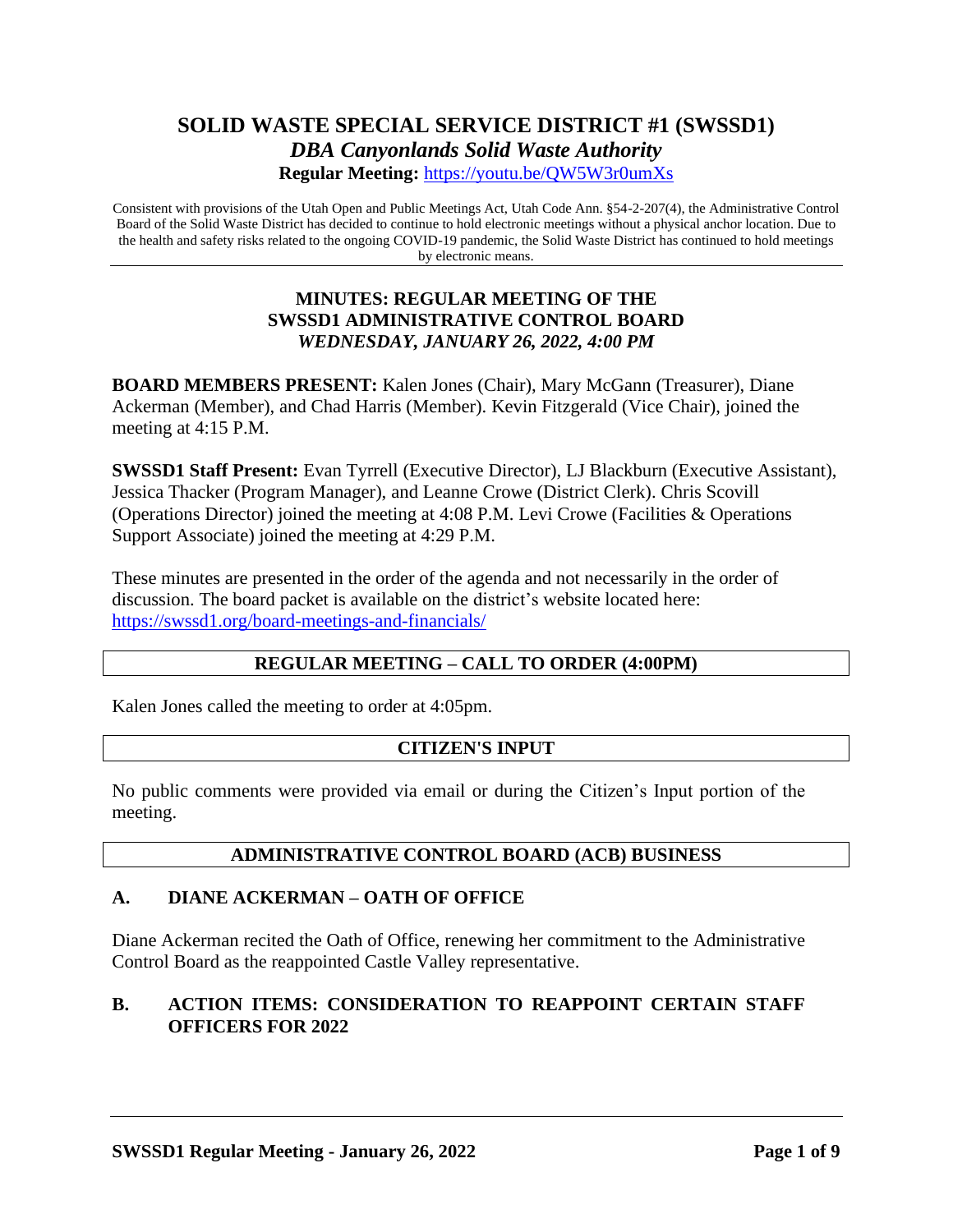**MOTION: Mary McGann motioned/Diane Ackerman seconded to delegate the responsibilities of the Secretary position to Leanne Crowe effective January 10, 2022. Roll call vote: Kalen Jones, Mary McGann, Diane Ackerman, and Chad Harris each voted yes. Motion passed 4-0.** 

**MOTION: Mary McGann motioned/Diane Ackerman seconded to appoint Leanne Crowe as District Clerk effective January 10, 2022. Roll call vote: Kalen Jones, Mary McGann, Diane Ackerman, and Chad Harris each voted yes. Motion passed 4-0.** 

**MOTION: Mary McGann motioned/Chad Harris seconded to appoint Leanne Crowe as District Records Officer effective January 10, 2022. Roll call vote: Kalen Jones, Mary McGann, Diane Ackerman, and Chad Harris each voted yes. Motion passed 4-0.** 

### **APPROVAL OF MEETING MINUTES**

### **C. DECEMBER 15, 2021 REGULAR MEETING AND PUBLIC HEARING**

### **D. DECEMBER 28, 2021, SPECIAL MEETING**

**MOTION: Mary McGann motioned/ Diane Ackerman seconded to approve the draft minutes for the December 15, 2021 Regular Meeting and for the December 28, 2021 Special Meeting as presented in the January 26, 2022, Board Packet. Roll call vote: Kalen Jones, Mary McGann, Diane Ackerman, and Chad Harris each voted yes. Motion passed 4-0.** 

### **TREASURER/FINANCIAL**

#### **E.** *ACTION ITEM***: APPROVAL OF EXPENDITURES FOR THE MONTH OF DECEMBER 2021**

Evan Tyrrell provided a brief summary of the expenditures for the month of December 2021 stating expenditures were slightly higher due to having three payroll periods fall in the month, and the additional bonuses issued to all staff. There were also additional operational expenses incurred with rear load dumpster containers, some mechanical repair costs, and the final quarterly payment of the 980 Loader. Evan Tyrrell also explained that the PTIF payment is reflected as an expenditure, but is a fund transfers to the District's investment accounts that is not an actual expenditure.

**MOTION: Diane Ackerman motioned/Chad Harris seconded to approve the expenditures for the month of December 2021 as \$630,072.07. Roll call vote: Kalen Jones, Chad Harris, Diane Ackerman, and Mary McGann each voted yes. Motion passed 4-0.**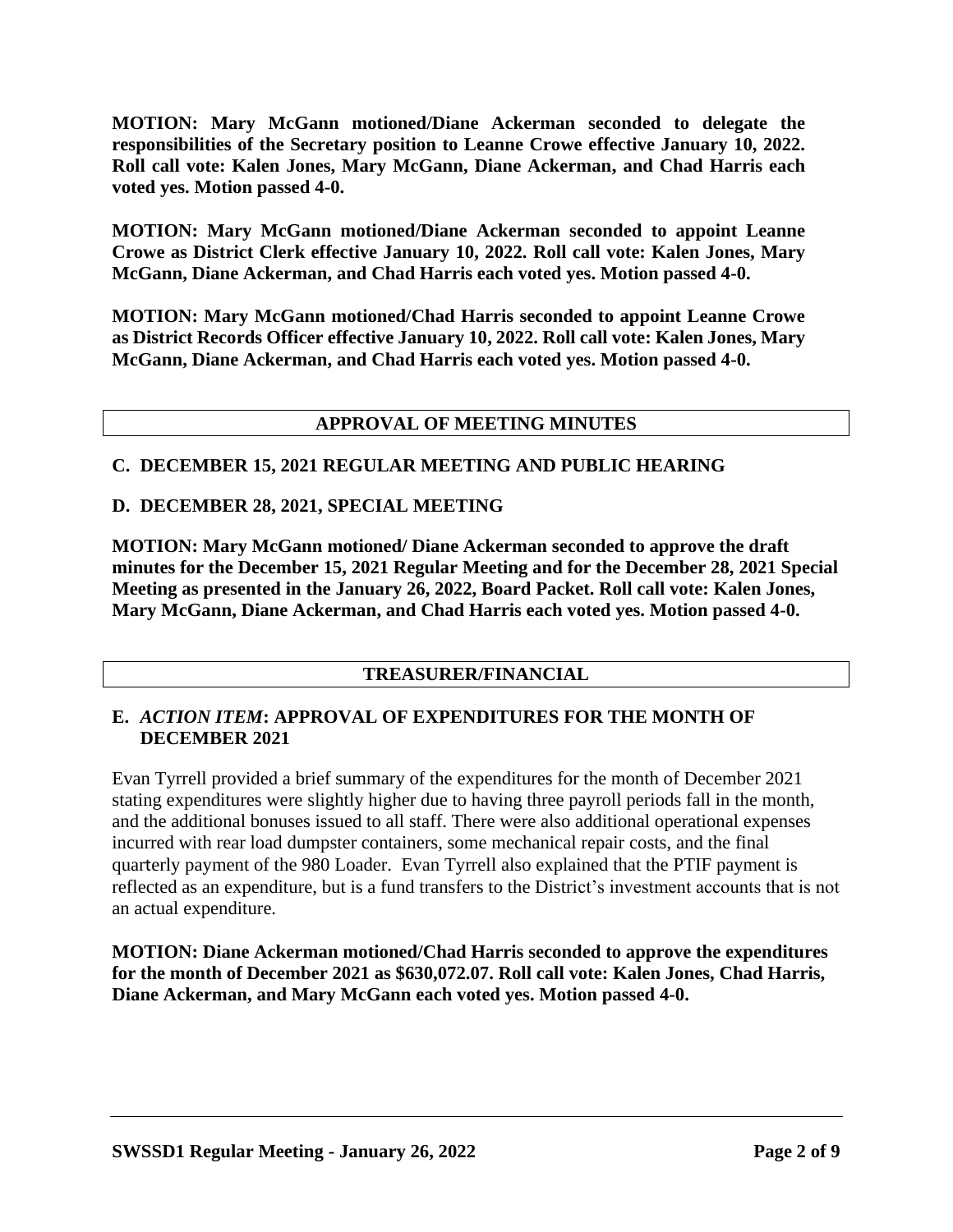## **REPORTS FROM BOARD AND STAFF**

### **F. STAFF REPORTS**

Evan Tyrrell provided a staff report stating that the management staff has been holding meetings to ensure everyone is up to date on operations plans and goals for 2022. This includes implementing the new fee structures at each facility and in TerraTrash for collections and hauling operations. Management has developed a list of priorities and goals by facility, as well as programs and educational goals for 2022. Evan Tyrrell and his team are working on completing staff evaluations for 2021 and so far, they have gone favorably.

Evan Tyrrell shared that he was able to meet with several residents of Thompson Springs and they expressed a desire to have us as a service provider for trash collection. He requested more time to ensure an adequate number of residents to ensure it makes financial sense given the distance for this community.

There have been several articles in the newspaper regarding CSWA which were discussing the new and reduced fee structures at the transfer station, and it has been perceived positively by the public. Evan also shared that there has been some discussion regarding COVID outbreaks, and planning for worst case scenarios, including updating the District's internal COVID-19 contingency plan. However, despite the challenges COVID-19 has presented within the organization, there have been no disruptions in services provided or any reductions in services. All routes including routine collections, recycling, and landfill operations have continued without interruption, and no future interruptions are expected.

Evan Tyrrell provided information on the new DOT entry level driver training rule which takes effect on February 7, 2022. This rule requires all new CDL drivers who apply for a CDL permit to obtain minimum federal training requirements prior to being eligible to take the CDL skills or knowledge test. Currently, the team is researching the requirements of this rule to determine the financial and operational impacts to the organization. The impacts are unknown at this time, but it could potentially lead to additional costs to send staff to training and cause a delay in having CDL drivers ready. Evan Tyrrell stated that even though we are adequately staffed, we have started a hiring campaign to recruit addition staff in anticipation of the busy season. Given the growth of certain areas including Southern Grand County and Northern San Juan County with the addition of new businesses and residential areas, the District may need to add an additional route soon.

Evan Tyrrell expressed that he has some concerns regarding the ability to recruit new staff, given the limited work force in the area, the excess seasonal job openings, the limited housing in Moab, and the overall high cost of living in the area. He stated that the District is trying to provide competitive wages as much as possible within our financial constraints and are planning to initiate the development of an RFP for a compensation study by March to get this moving forward as soon as possible. Given all of that, and the cost of everything such as fuel, freight, parts, etc. which are all increasing, Evan Tyrrell stated that there is a possibility we may need to increase our service rates this year to meet the cost of inflation or to increase staff wages to keep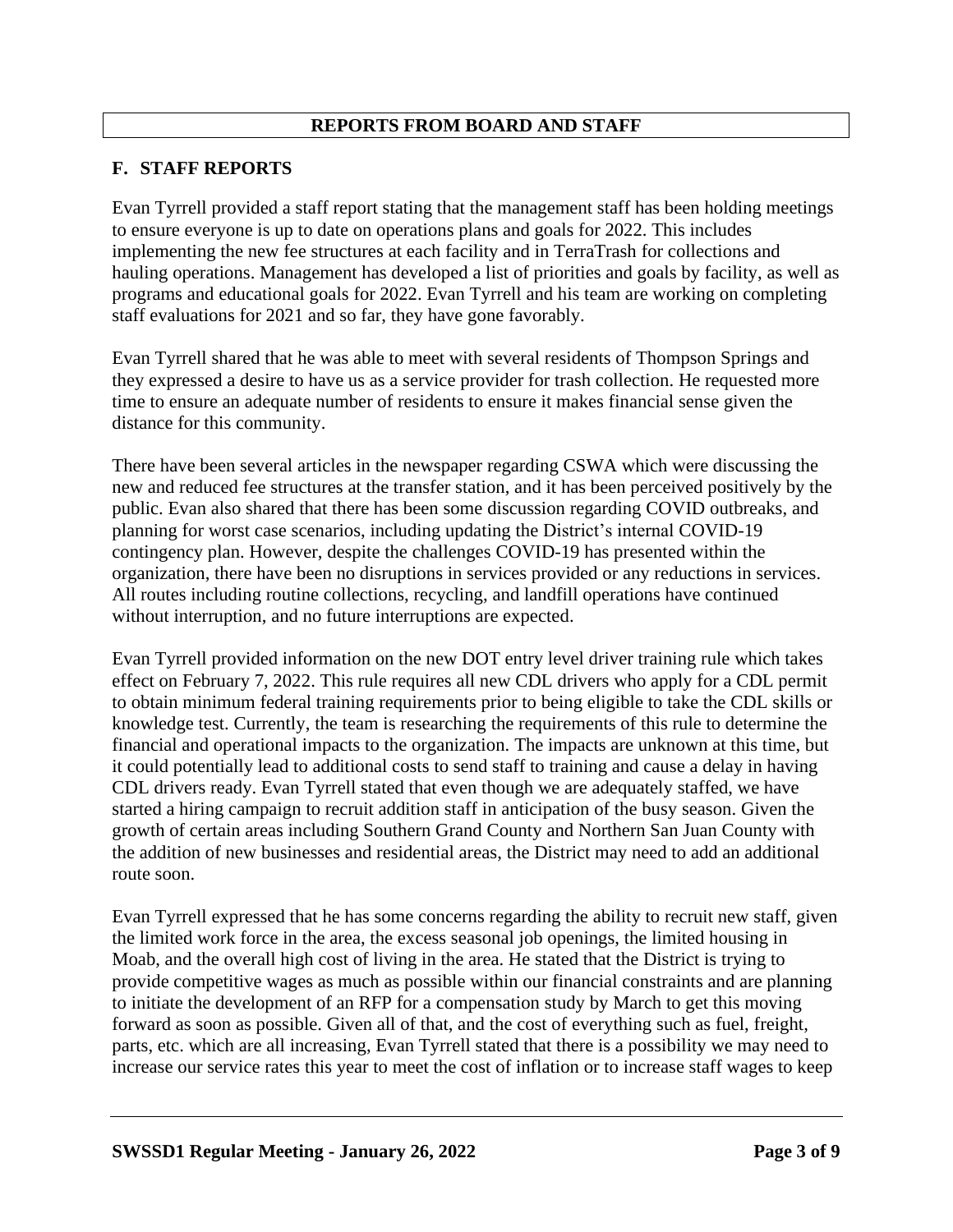up with local market conditions and staff wages. Evan Tyrrell mentioned the national shortage of CDL drivers, especially in our rural location and in competition with other local businesses that we compete with for recruiting and retaining CDL drivers. Evan Tyrrell expressed that he does not feel we are at high risk currently, but we do need to be mindful of this.

Removal of the scrap metal pile was completed at the transfer station and going forward removal is planned two times per year. The removal was a profitable venture for us, removing 638 tons of scrap metal. Evan has continued to attempt to obtain quotes to remove the waste tires at Moab Landfill. A few upcoming events include a report due to the City of Moab at the end of January as per the collection franchise agreement. Evan Tyrrell stated that he has a meeting scheduled with the acting City Manager on Friday. There are several training events coming up as well. Chris, Evan, and Mike will be attending SWANA training from February 9 through February 11 in Las Vegas, Nevada, and taking multiple classes to ensure comprehensive training and provide the resources, skills, and knowledge to maintain and enhance operations as best we can. There is a report due to the State of Utah on March 1, 2022. There are some other conferences coming up in March. The local SWANA Beehive or Utah chapter symposium is scheduled for March 17 and 18 in Springdale, UT. Three or four staff will attend. Evan Tyrrell stated that this is a great opportunity to network with other local districts in our field and obtain continuing education for staff to retain their MOLO (Manager of Landfill Operations) certifications and other certifications they may have. Finally, the Recycling Coalition of Utah will be holding their spring conference in Moab from March 31 through April 1, 2022. They have requested a tour of the Recycling Center on Thursday, March 31, 2022, and then will hold a half day conference on Friday.

A brief discussion regarding the new entry level driver training rule ensued, and Mary McGann offered to reach out to the USU campus in Moab to see if they could offer the training here in Moab as opposed to only offering it at the Blanding campus. There was also discussion on the positions we are currently recruiting for, including route helpers, laborers and CDL drivers, equipment operators, and diesel mechanics. Job descriptions are in the works for some new roles as discussed including one for Environmental Health and Safety, Education Outreach, and Human Resources. Mary McGann asked about the review and potential rewriting of the District's Bylaws. This is a project slated for this year and can use templates provided from the Utah Association of Special Districts (UASD) and then send them for appropriate reviews.

LJ Blackburn provided a brief staff report in which she shared that the year-end items were going well. W-2's have been completed and sent out. 1099's will be done tomorrow, and for year-end items, they will be working on the transparency report, and expect it to be completed and uploaded next week. LJ Blackburn shared the phone message has been updated with an automated attendant to simplify customer interactions. This includes options on hours of operations, information on Monument Waste, and an option to press 9 and speak directly with a live customer service representative. This has helped to minimize the number of calls received and has increased front office staff productivity.

LJ Blackburn shared that she has been researching new billing software. The current software is outdated and investing in a new software will be beneficial to the District and its customers.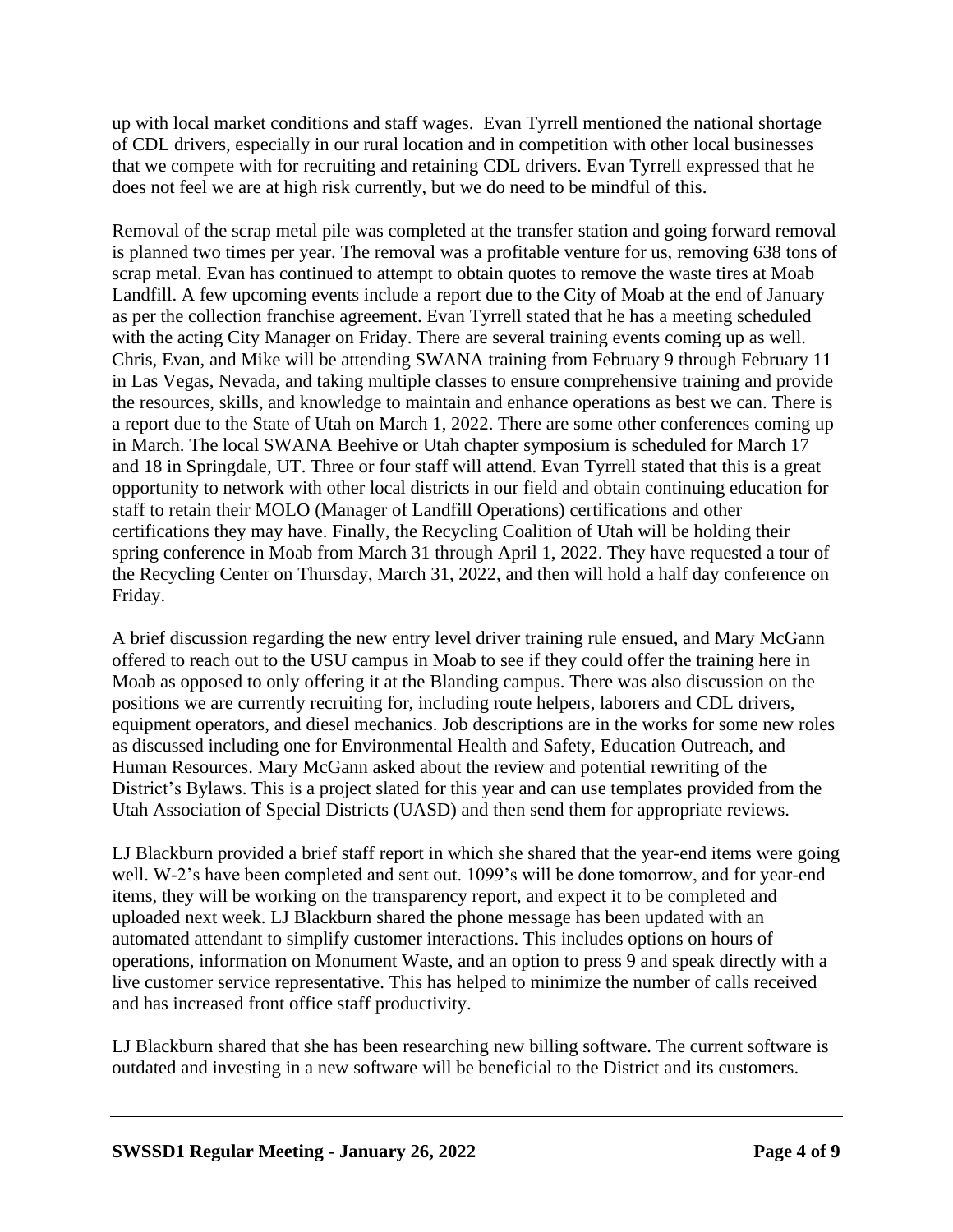There are many IT issues with TerraTrash regarding invoicing customers, and the downtime and IT costs present several issues. The current software also is very slow running billing reports, and does not integrate with QuickBooks, so there is lost efficiency with data entry. The current software does not provide customer interface for paying bills, or requesting services, or GPS integration. Instead, we must rely on phones or CB radios, and often they may not be in an area where they receive service. In researching new software there are many things that will help the District and the community. These benefits include increased efficiency and decreased errors, integration with QuickBooks, online account management for customers, real-time communications with Drivers with GPS tablets. Drivers could take pictures of collection issues like overflows, damaged containers, etc. These would be uploaded to the software and be retained in the account history. There is a possibility of integrating scales, including the District's landfills and recycling center, into the billing system in the future. A new system would also allow for the streamlining of credit card processors from two processors and a gateway system down to 1 processor, which would simplify the process and reduce the District's administrative costs as well. The implementation process would take about 4-5 months, so this is preliminary at this time, but LJ will continue to research and identify the best options that will be presented to the Board in the future.

There was a short discussion by the Board regarding their support to identify and implement new billing software in order to modernize District administrative functions, save time, and enhance efficiencies.

Jessica Thacker provided a brief staff report in which she reported the management staff has been working together to streamline and identify projects that need to move forward. Jessica has shifted her focus to more programmatic functions. They have generated a list that breaks down tasks and provides deadlines. These programs include waste diversion and educational outreach among others. Jessica Thacker also shared that she has moved her office from the Sand Flats office to the Transfer station office.

Jessica Thacker reported that the RFP for the Klondike design is moving along, and a final draft is nearing completion. Final review is in process and hopes to be out in the next month or so. Jessica Thacker shared that, unfortunately, the district did not receive the grant for the household hazardous waste collection facility that we applied for several months ago.

Jessica Thacker reported that she has also been working on a renewal program for the CRC Sponsorship program. They are all coming up for expiration within the next two months, so she is researching how to refine the program and make it more attractive for sponsors. The goal is to gain more sponsors than last year. Jessica is also completing a chemical audit of all the chemicals located at the transfer station and creating a safety data sheet binder available for staff. Jessica has also contributed to updating the COVID-19 contingency plan.

A brief discussion by the board was had regarding the renewal of the CRC Sponsorship process and options. Jessica may send out a survey to request feedback, and then send a renewal letter out once details are finalized. It was also recommended that commercial sponsors receive inperson visits and targeting environmentally conscious businesses in the community.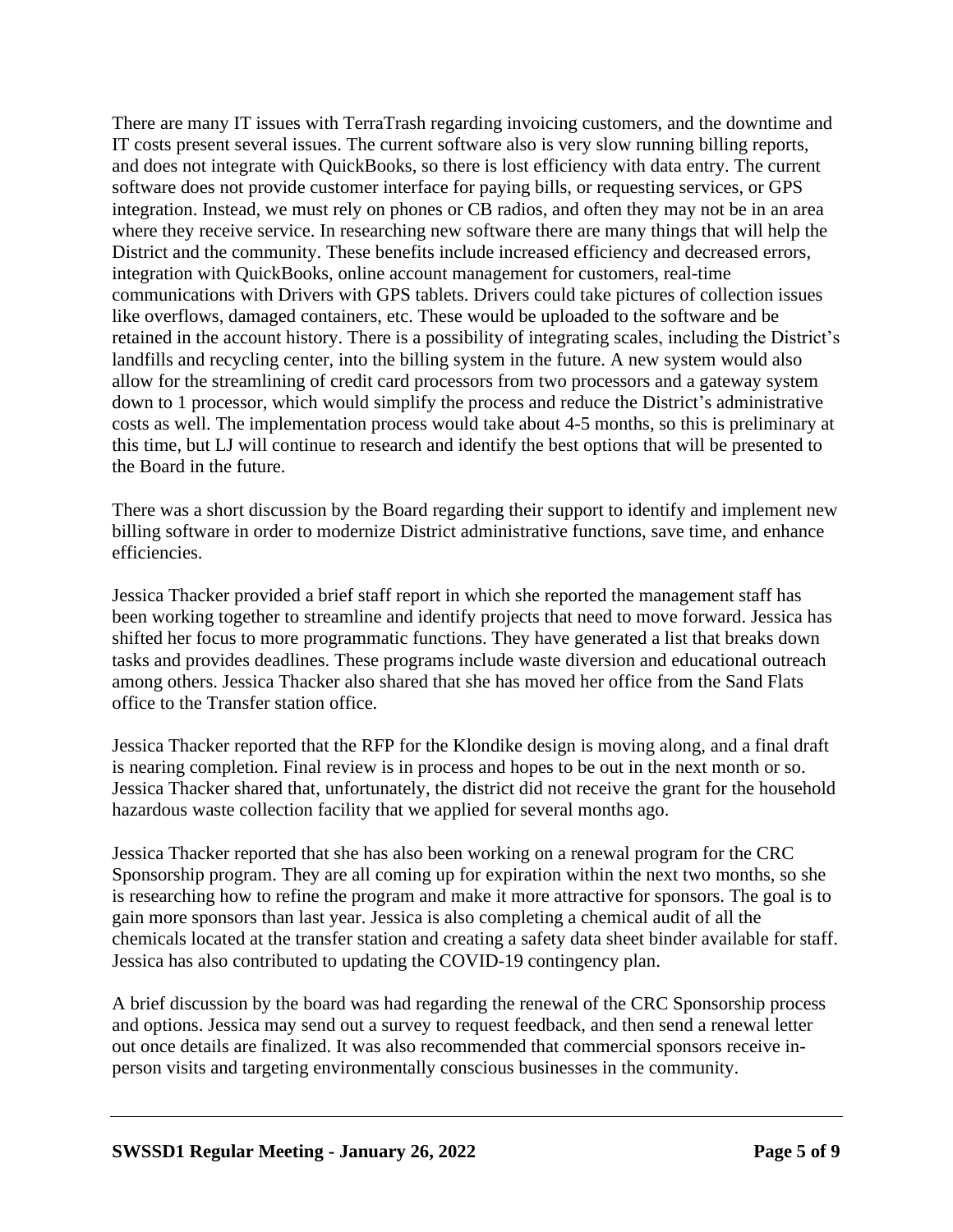Chris Scovill shared that at the next board meeting he will have a comprehensive list of the status of all the facilities. He did add himself to the DOT Clearinghouse so he will be available as a CDL licensed driver if needed as a back-up and to support operations and enhance operational abilities.

Leanne Crowe thanked the staff and board for the opportunity to work with the District. The Board introduced themselves and welcomed her.

Levi Crowe shared they have been busy with moving vehicles in and out and keeping them operational.

No other District staff reports were provided.

## **G. BOARD REPORTS**

Kevin Fitzgerald shared that he continues to receive positive accolades throughout the community regarding the recycling center, and the progress that has been made. He thanked the staff for keeping the site clean and the positive impression it has made in the community. He also thanked the staff for their efforts during the recent COVID outbreak.

No other Board Member reports were provided.

### **OLD BUSINESS**

### **H. REVIEW AND DISCUSSION OF PRELIMINARY 2021 WASTE DIVERSION ANALYSIS**

Evan Tyrrell provided a high-level overview on this topic and the analysis provided in the Board packet. Once the District acquired Monument Waste, it provided the opportunity to collect data on a holistic level and determine, within our service area, what has been reclaimed or diverted from our landfills. There are other businesses in the area that divert their own material and the District does not necessarily have these data for the purposes of this evaluation. The report provided in the Board packet shows each waste or recycling type. Highlights include green waste diversion between 55-60%, and the diversion for Moab Landfill facility at about 17%. The 2021 Middle School Demolition added to volume of the waste. Overall, the diversion rate for the year is at 11% and Evan Tyrrell stated that there are several opportunities for improvement. Our goal is to increase these diversion rates as we continue to grow, especially with the addition of the education outreach coordinator. The board expressed thanks for the development of this data, and also the addition of composting options, as this will increase our diversion options more than what is currently offered with the mulch program.

### **I. UPDATE ON HEAVY EQUIPMENT RENTALS, LEASES, AND ACQUISITION-RELATED RESEARCH**

Evan Tyrrell opened a discussion with the Board members by sharing a schedule of the current rentals and leases over time. These are relatively minor compared to the Bond payment, which is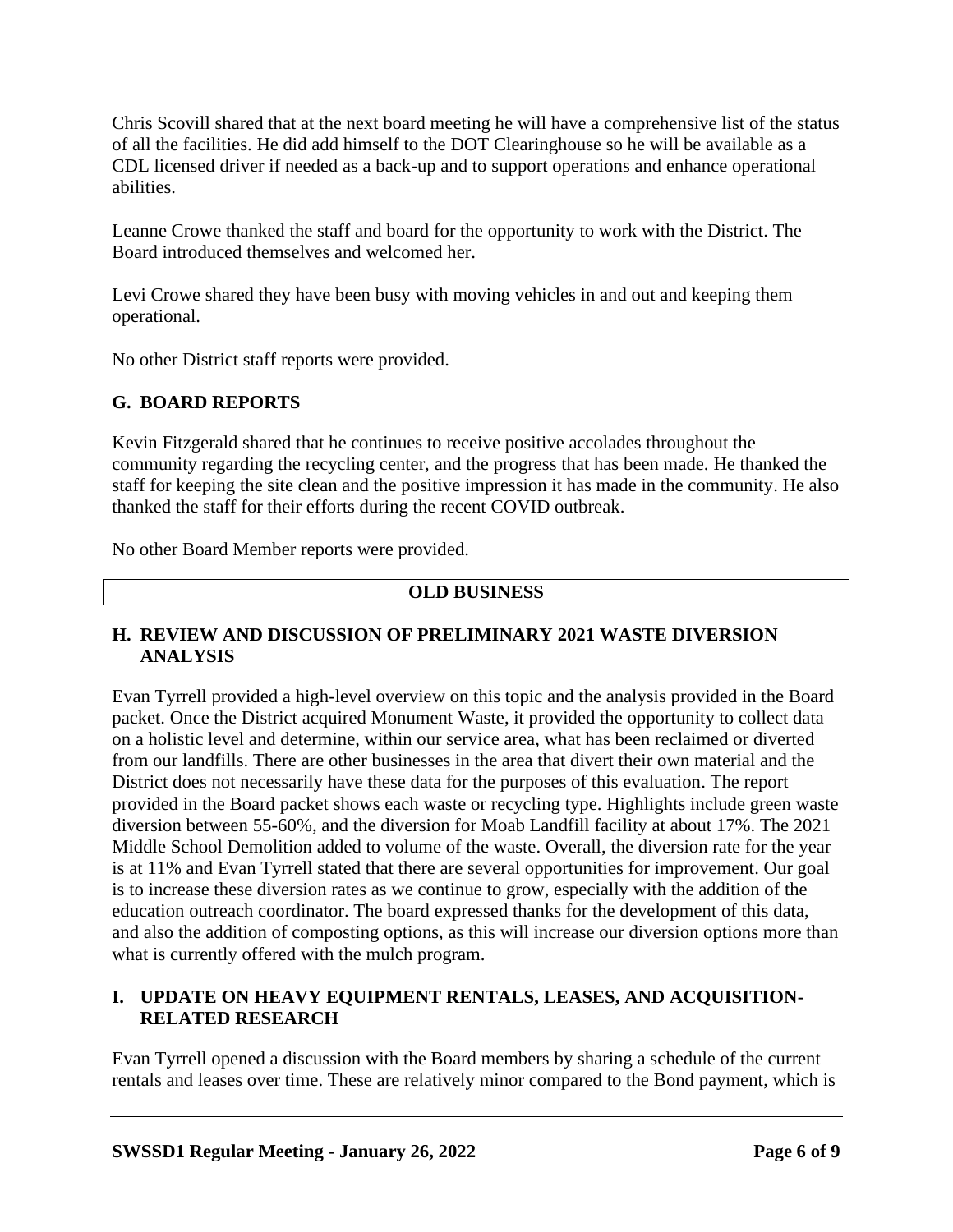our largest obligation and is associated with the acquisition of Monument Waste Services' Utahbased operations in May of 2021. However, Evan Tyrrell stated that as the Board is aware, the current equipment is well used, and may need to be evaluated in the future. Evan Tyrrell shared the tracking sheet used to monitor the maintenance and repairs for each vehicle in the fleet, including preventative maintenance and all repairs. Evan Tyrrell discussed the truck that recently caught fire. The truck repair will cost almost as much as the value of the truck, so an insurance claim will be filed for that vehicle. The Board asked some questions regarding the tracking, and Levi Crowe explained that each truck has its own separate tracking sheet that is used to track and estimate costs and needed repairs on each vehicle.

Evan Tyrell and Chris Scovill presented a list of capital improvements and equipment that will be needed in the short, medium, and long term for each facility. Evan Tyrrell explained the lease regarding the 980 loader and its current lease options and will bring this back to the Board next month. Chris explained this list is an overview of the entire operation and future needs. The list is broken down into 1 year, 3 year, and future needs. This list will continue to be updated with pricing as things develop, and prices are listed as if equipment was purchased new, so the total costs are likely higher than they will actually be in the future. For example, not all equipment will be purchased new. There are options for purchasing, rebuilds, and others. The most urgent need is the 980 loader, which is about \$450,000.00. The purchase will include a credit of about \$60,000.00 for the current rental agreement, and Wheeler CAT has been a good partner in this. We continue to get government pricing which is about a 30% discount as well. As we move through this process, we will look at developing scoring criteria to determine what is more crucial for each facility and help prioritize certain procurements over others. The Board issued their support in purchasing leased equipment that has been well maintained. Chris also advised that some equipment may not be readily available so we will need to plan ahead in the purchase of these items.

### **J. REVIEW AND DISCUSSION OF UPDATED INTERNAL COVID-19 MITIGATION MEASURES AND CONTINGENCY PLAN**

Evan Tyrrell opened a discussion with the Board members by sharing the updated contingency plan. Evan and Jessica have revised the COVID policy as a resurgence of COVID-19 cases in Grand County and within the organization. Evan shared mitigation procedures as well as a contingency plan to ensure the continuity of the most critical services that the District provides in the case of acute staffing shortages. The Board expressed support for this policy and issued their support that it should be implemented administratively to allow for a rapid response to the everchanging conditions of COVID-19 on a local and national level.

### **NEW BUSINESS**

## **K.** *POSSIBLE ACTION ITEM***: DISCUSSION AND APPROVAL OF A COVID-19 SICK LEAVE POLICY**

Evan Tyrrell opened a brief discussion regarding the need for a COVID-19 sick leave policy. This policy is comparable to other local agencies in the area and helps to provide for staff that may have been exposed to, or contracted COVID-19.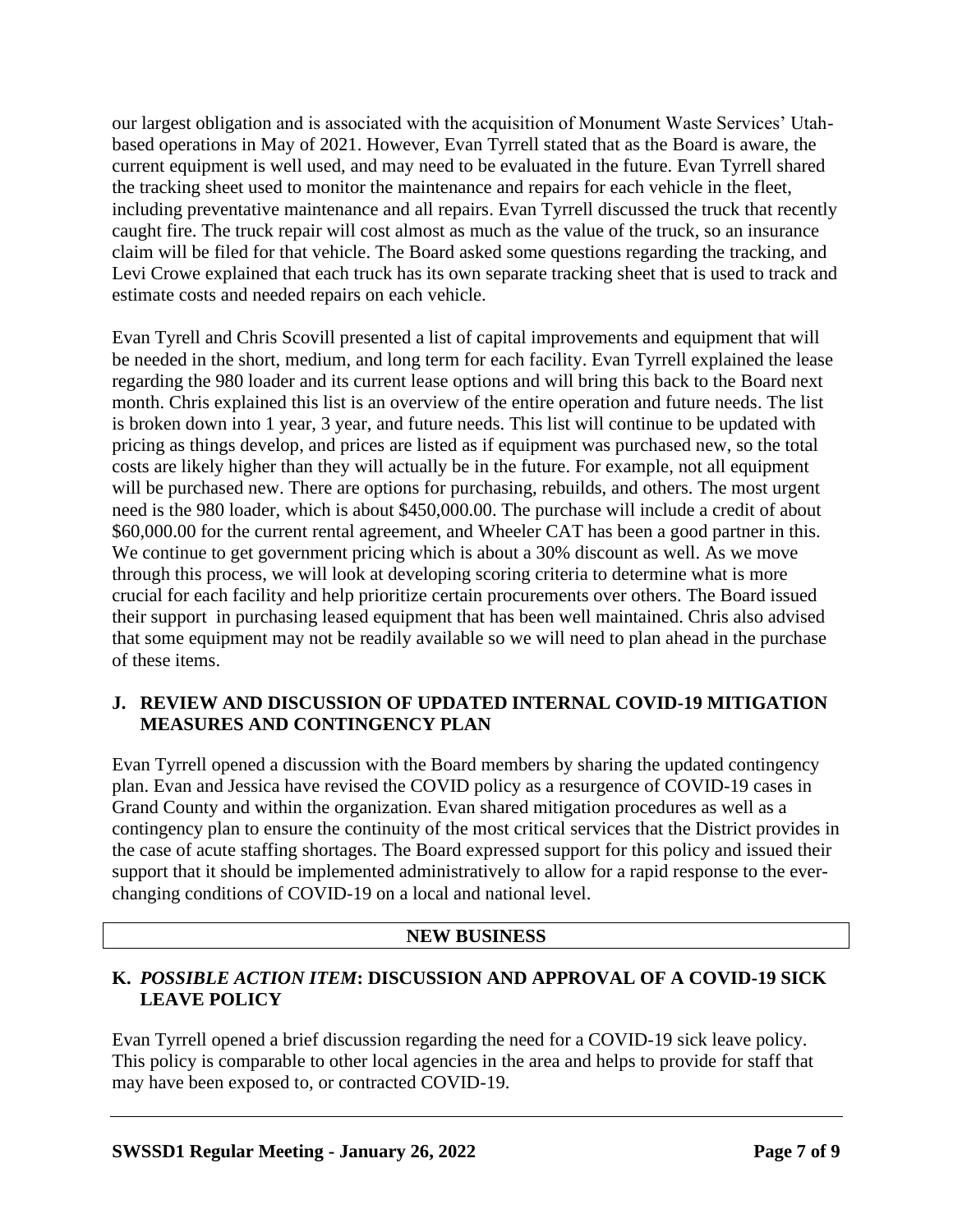**MOTION: Mary McGann motioned/Kevin Fitzgerald seconded to approve Policy Number 2022-0126, COVID-19 Sick Leave Policy, with a retroactive effective date of January 1, 2022. Roll call vote: Kalen Jones, Kevin Fitzgerald, Diane Ackerman, Mary McGann, and Chad Harris each voted yes. Motion passed 5-0.**

### **L.** *POSSIBLE ACTION ITEM***: DISCUSSION AND APPROVAL FOR THE PURCHASE OF AUTOMATED TARPING SYSTEMS FOR THE ORGANIZATION'S WALKING FLOOR TRANSFER TRAILERS.**

Evan Tyrrell opened a brief discussion regarding the need for these systems. The Board was able to witness the associated safety concerns that this item is meant to address during their tour of the Transfer Station last year in October. After brainstorming fixes for this issue, this is the most readily available and cost-effective option. Evan Tyrrell shared that the District has already ordered one of these tarps and plans to install it on one truck to ensure that it will work as intended prior to ordering more. However, the team believes this is the best way to resolve this ongoing safety issue. This system is compatible with the rear doors on our trucks and allows for large loads. Levi Crowe shared that one truck needs a new tarp system anyway, that he has researched these systems, and he feels this will meet our needs and prevent any future safety concerns. Levi Crowe explained these tarps are motorized and designed to not be damaged by large loads protruding out of the top. These will be installed in house and retrofitted to each of our trucks. The other options are to reconfigure the transfer station or to install catwalks in the station which would cost over \$100,000.00.

**MOTION: Mary McGann motioned/Diane Ackerman seconded to approve the purchase of four automatic tarping systems for the District's walking floor transfer trailers in an amount not to exceed \$16,500.00. Roll call vote: Kalen Jones, Kevin Fitzgerald, Diane Ackerman, Mary McGann, and Chad Harris each voted yes. Motion passed 5-0.**

### **CLOSED SESSION**

### **M. DISCUSSION OF THE CHARACTER, PROFESSIONAL COMPETENCE, OR PHYSICAL OR MENTAL HEALTH OF AN INDIVIDUAL(S)**

No closed session was held during this meeting. Mary McGann recommended that this item be listed on the agenda only if needed.

### **CLOSING ACTIONS AND ADJOURNMENT**

#### **N. FUTURE CONSIDERATIONS**

Evan Tyrell addressed the need for a sign on bonus policy and staff retention policy. He would like to bring this to the Board next month.

The next Regular ACB meeting is scheduled for February 23, 2022, beginning at 4:00pm.